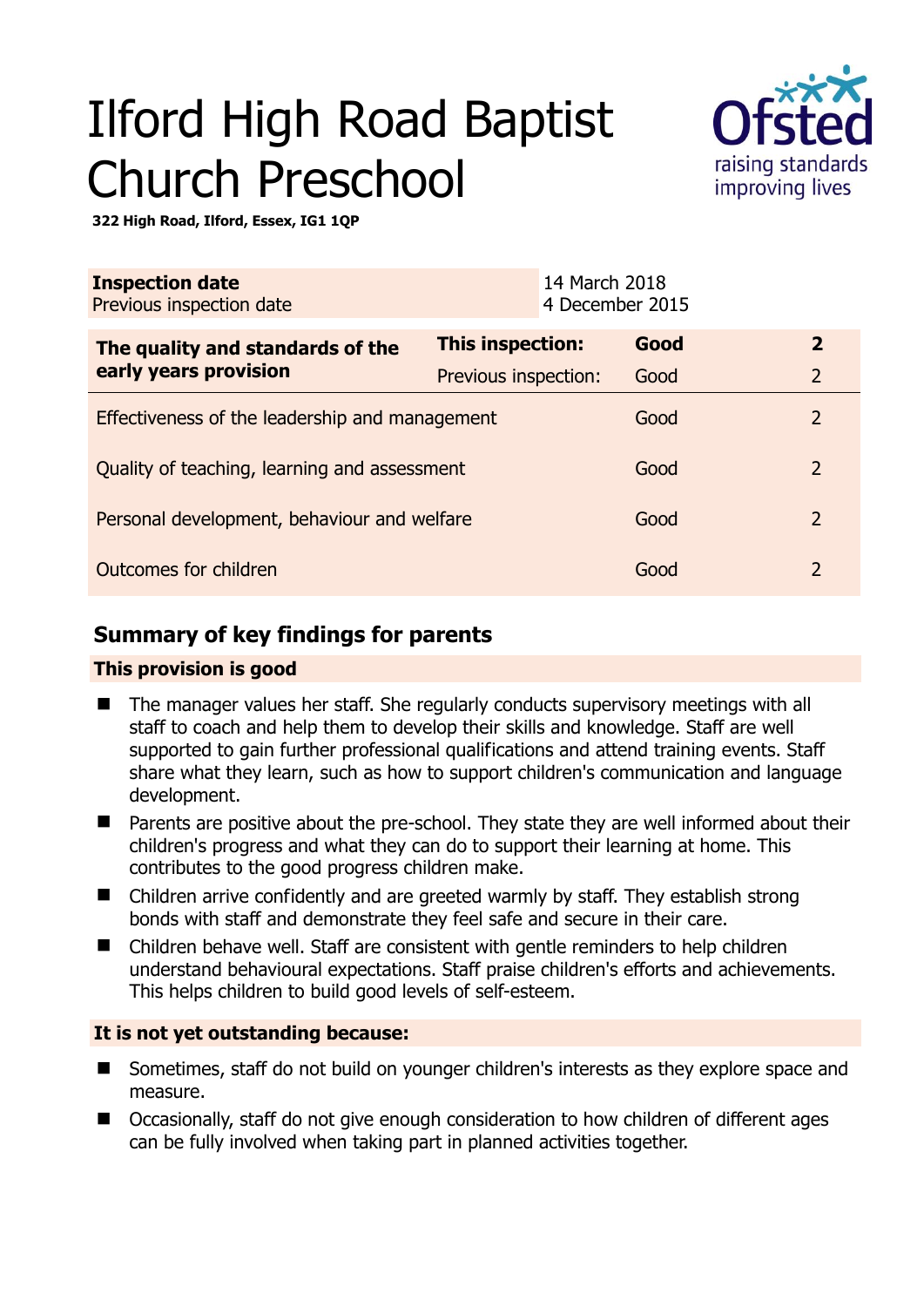## **What the setting needs to do to improve further**

#### **To further improve the quality of the early years provision the provider should:**

- $\blacksquare$  provide more opportunities for younger children to explore space and measure
- support the involvement of children of different ages when they take part in planned activities together.

#### **Inspection activities**

- The inspector observed the quality of teaching during activities indoors and outdoors and assessed the impact this has on children's learning.
- The inspector spoke with staff and children during the inspection.
- The inspector completed a joint observation with the pre-school manager.
- The inspector held a meeting with the pre-school manager. She looked at relevant documentation and evidence of the suitability of staff working in the pre-school.
- The inspector spoke to a number of parents during the inspection and took account of their views.

#### **Inspector**

Gail Warnes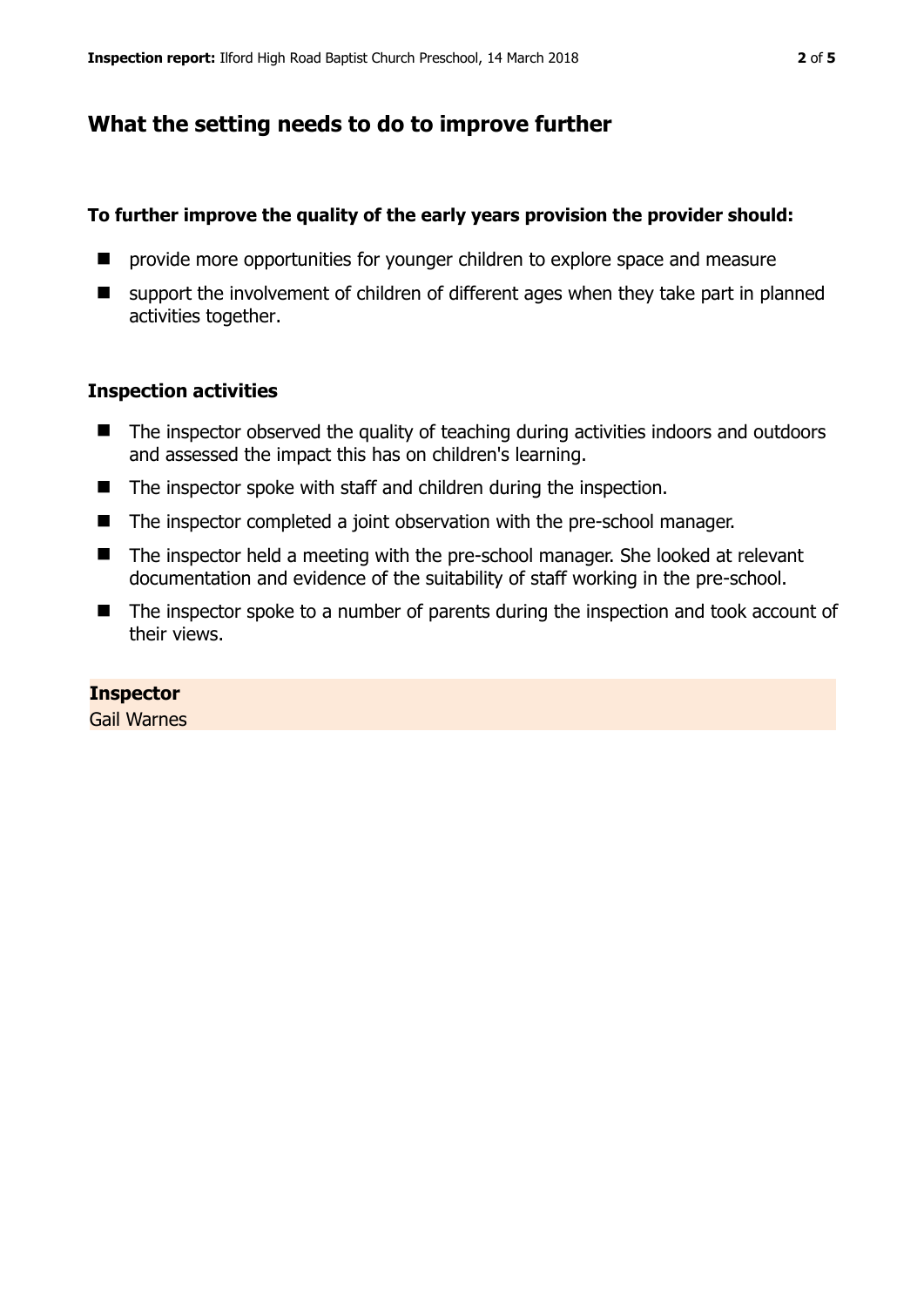# **Inspection findings**

## **Effectiveness of the leadership and management is good**

The arrangements for safeguarding are effective. Staff confidently fulfil their role to protect children from harm. They know what to do should they have any concerns about a child's welfare. The provider implements robust recruitment and induction procedures to help to ensure suitable adults work with children. The manager regularly reviews and analyses children's progress, including progress for the different groups of children that attend. She uses this information to help to identify any gaps in provision and where children may benefit from additional support. Staff establish good partnerships with other professionals to promote consistency in their care and learning. Additional funding received is used effectively to support children's good progress in learning.

#### **Quality of teaching, learning and assessment is good**

Staff observe children as they play. They regularly assess the progress children make and identify their next steps in learning. They know the children well and talk to them as they play. There is a strong focus to support children's communication and language development. Staff introduce new words to support children's growing vocabulary, such as 'cold' and 'sticky' as they investigate coloured, cooked spaghetti. Children are deeply focused as they use tongs and tweezers to fill various containers with the spaghetti. This helps to strengthen their muscles and coordination to support early writing skills. Children enjoy water play. They chat to each other as they investigate the bubbles they make and fill different-sized containers with water.

#### **Personal development, behaviour and welfare are good**

Children are relaxed and confident to explore the wide range of activities on offer. Staff provide an inclusive environment where all children's needs are supported effectively. Staff working with children who have special educational needs (SEN) and/or disabilities are experienced and demonstrate respect and thoughtfulness to help children to engage with activities. Children regularly access the outdoor area where there are good opportunities for physical play and to learn about the world around them, such as insects and growing plants. Staff help children to learn about a wide range of customs and festivals which reflect the community in which they live. Children are developing understanding and respect for each other's differences.

## **Outcomes for children are good**

All children make good progress given their starting points and capabilities. They gain key skills and attitudes to support the next stage in their learning, such as the eventual move to school. Children are confident learners who are keen to try new things. They are becoming independent in their play and in their personal hygiene routines. Children show respect for each other and are learning to share and take turns. Peer friendships are beginning to develop as children choose to share activities and experiences with each other. Children are developing good literacy skills. They enjoy varied opportunities for making marks and are beginning to recognise some sounds that letters represent.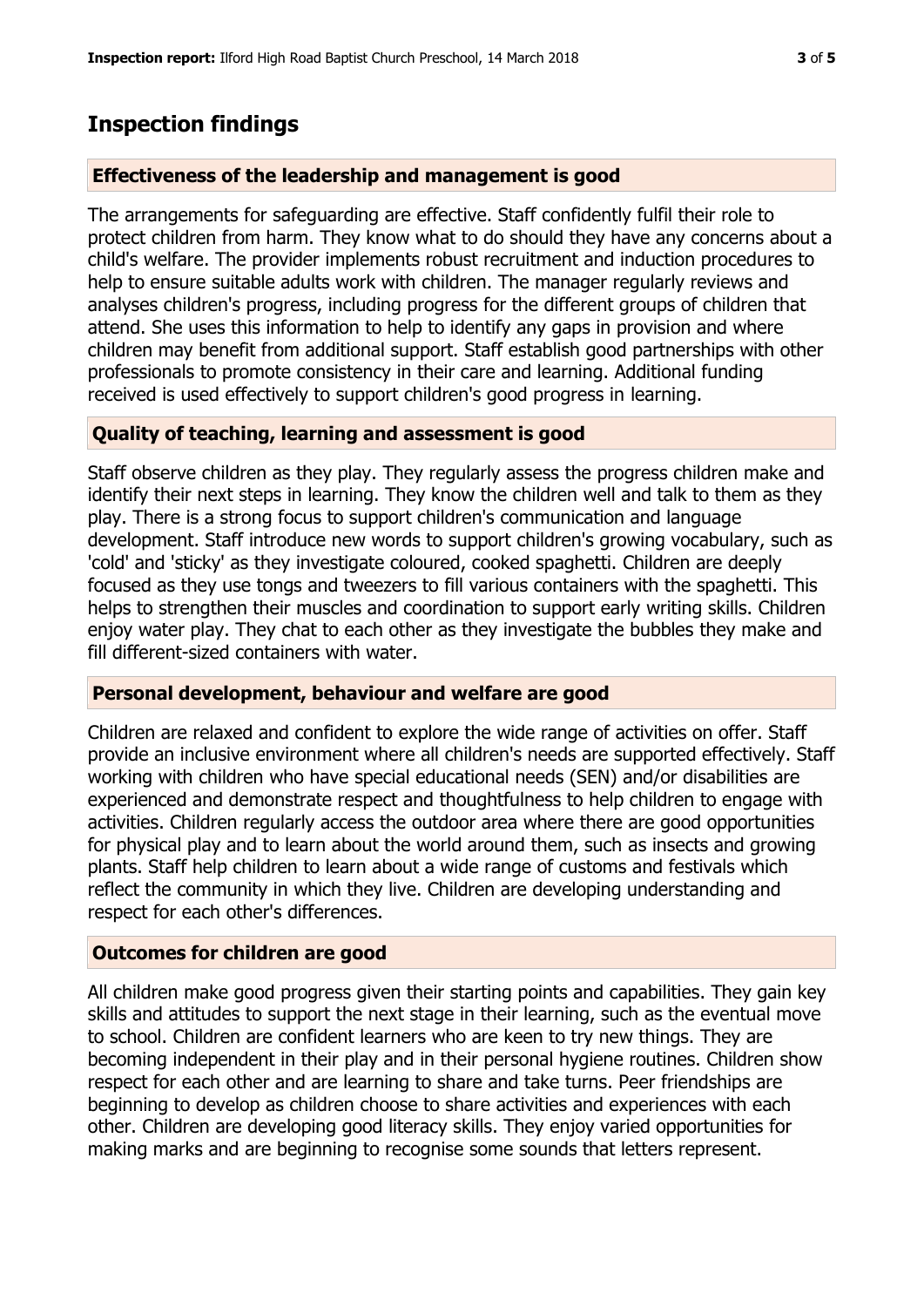# **Setting details**

| Unique reference number                             | 128470                      |
|-----------------------------------------------------|-----------------------------|
| Local authority                                     | Redbridge                   |
| <b>Inspection number</b>                            | 1126875                     |
| <b>Type of provision</b>                            | Sessional provision         |
| Day care type                                       | Childcare - Non-Domestic    |
| <b>Registers</b>                                    | Early Years Register        |
| <b>Age range of children</b>                        | $2 - 4$                     |
| <b>Total number of places</b>                       | 36                          |
| <b>Number of children on roll</b>                   | 32                          |
| <b>Name of registered person</b>                    | Healthy Living Projects Ltd |
| <b>Registered person unique</b><br>reference number | RP523840                    |
| Date of previous inspection                         | 4 December 2015             |
| <b>Telephone number</b>                             | 02085144284                 |

Ilford High Road Baptist Church Preschool registered in 1992. The pre-school employs six member of childcare staff. Of these, three hold appropriate early years qualifications at level 3 and three hold qualifications at level 2. The pre-school receives funding to provide free early education for children aged two, three and four years. It is open each weekday from 9.30am until 12.30pm during school term time.

This inspection was carried out by Ofsted under sections 49 and 50 of the Childcare Act 2006 on the quality and standards of provision that is registered on the Early Years Register. The registered person must ensure that this provision complies with the statutory framework for children's learning, development and care, known as the early years foundation stage.

Any complaints about the inspection or the report should be made following the procedures set out in the guidance 'Complaints procedure: raising concerns and making complaints about Ofsted', which is available from Ofsted's website: www.gov.uk/government/organisations/ofsted. If you would like Ofsted to send you a copy of the guidance, please telephone 0300 123 4234, or email enquiries@ofsted.gov.uk.